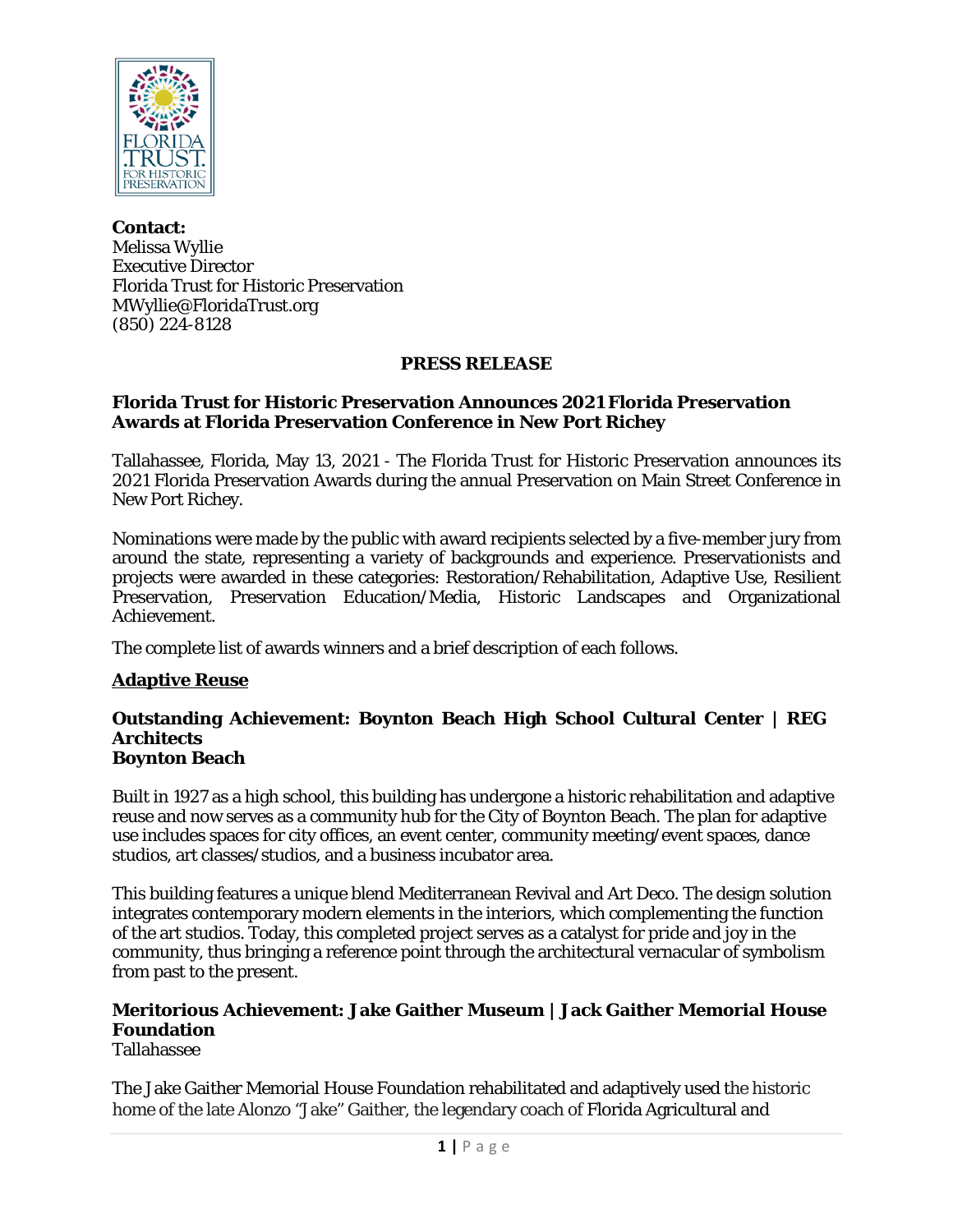

Mechanical University (FAMU), as a house museum. It is through the dedication of Cornelius and Reché Jones, officers of the foundation and FAMU graduates, who worked with several community leaders, preservation professionals and partners to rehabilitate the structure. Originally constructed in 1954, the building has been meticulously restored to reflect the era when Gaither and his FAMU professor wife Sadie, lived in it. The house is now listed on the Leon County Register of Historic Places, the National Register of Historic Places and has received a Florida Historical Marker.

# **Meritorious Achievement: 500 Orange Avenue | REG Architects**

The Old Fort Pierce Post Office was built in 1935 by the Works Progress Administration (WPA), a New Deal agency created by President Franklin Roosevelt in 1935 to put Americans back to work after the Great Depression. The post office was designed by Louis A. Simon in a Mission Revival style. In addition to serving as a post office, the building also held civic functions for the town of Fort Pierce. The building was added to the U.S. National Register of Historic Places for its architectural significance in 2002. This successful adaptive reuse now anchors the Peacock Cultural Art Neighborhood, as an event center. By preserving, repurposing and revitalizing this important community landmark, the commitment of these private owners to the project exemplifies the economic benefits inherent in historic preservation, including job creation and spurring further investment in the area.

# **Historic Landscapes**

#### **Outstanding Achievement: Greynolds Park |** Gurri Matute PA **Miami**

This extraordinary project, with a wide-ranging scope of work completed over the course of a decade, has successfully recreated this significant historic landscape at Greynolds Park, a Miami Dade Parks Heritage Park. The 265-acre park on the banks of the Oleta River was designed by William Lyman Phillips and constructed by the Civilian Conservation Corps between 1936 and 1939. In earlier days, Tequesta Indians used this land and the river for transportation. It later became a Seminole Indian trading post and then a rock quarry. The park was named for A.O. Greynolds, owner of the local quarry, the Ojus Rock Company. It is one of the last well-protected natural areas of northern Miami-Dade County. An archaeological site and a designated archaeological zone are located within the park. At 46 feet above sea level, the park's Outlook Mound and Tower remains the highest publicly accessible landform in South Florida offering views of the surrounding lagoons and pine forests.

The work included master planning, site design, preparation of historic structures reports, feasibility studies, and the preparation of design, construction documents, and construction administration for the restoration, rehabilitation and new infill design of several design features.

# **Organizational Achievement**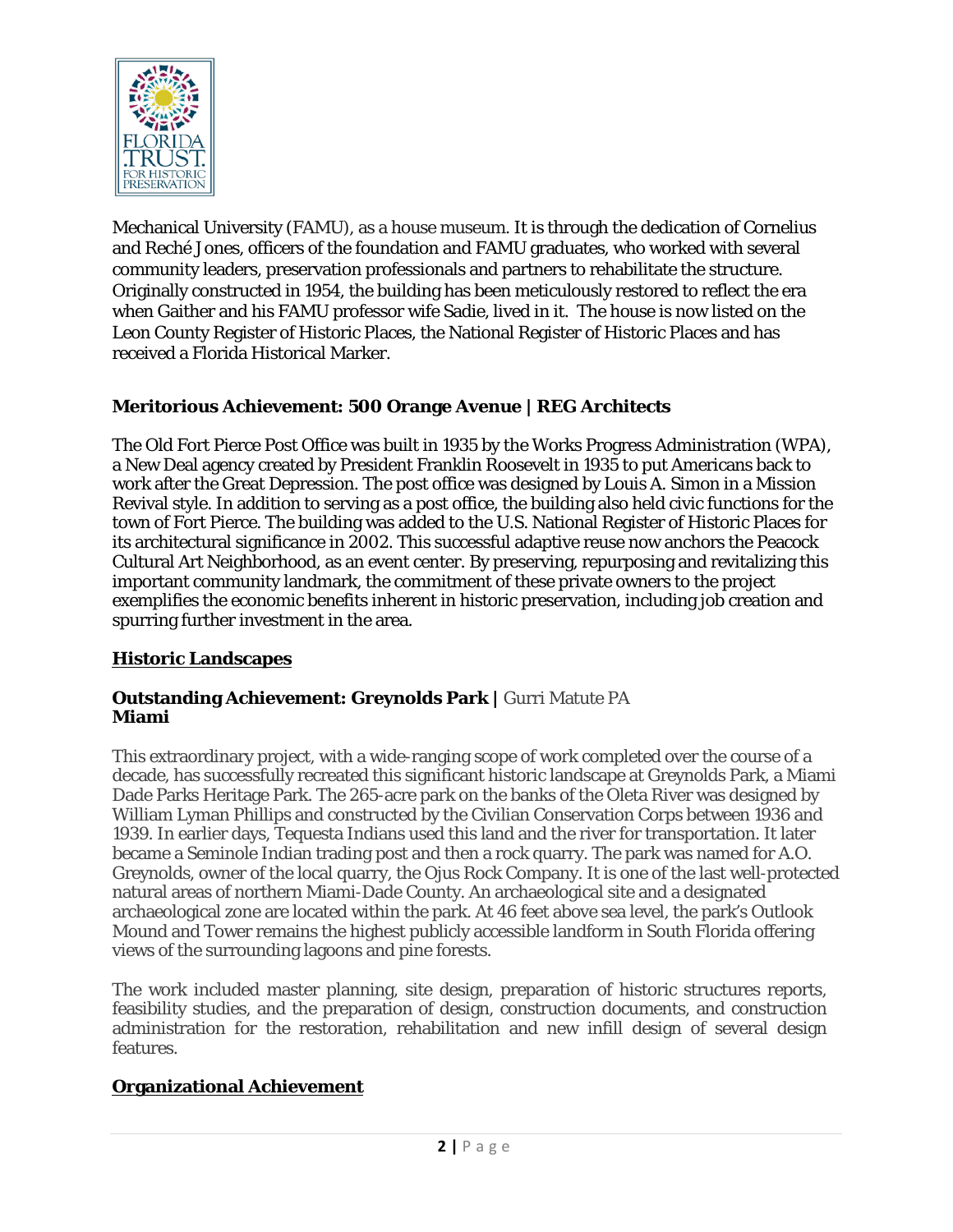

#### **Outstanding Achievement: Memorial Park Association Jacksonville**

Through the dedicated service of the Memorial Park Association, its fund-raising prowess and the execution of many successful projects over a period of years, the mission of Memorial Park to preserve, enhance and promote this premier historic city park in Jacksonville as Florida's only monument to the World War I Florida Fallen. Highlighted projects commemorating the 2024 Centennial Celebration of the park include; the a \$2.5 million Spirit of Victory capital campaign for landscape restoration and endowment; rescue and restoration of the Florida Fallen Scrolls and additional research of the Florida Fallen; and a historically accurate reconstruction of the park balustrade.

The Florida Fallen Scrolls project involved the artifact restoration of the list of names of Florida's fallen from WWI, that were encased in the cornerstone of the stone memorial to the fallen. Additional research by Dr. R. B. Rosenberg identified additional names to add to the list. The names of these heroes will be read at the 2024 Centennial Celebration. **Meritorious Achievement: Chattahoochee Main Street** Chattahoochee

This award honors the dedicated and creative work of the Chattahoochee Main Street program in spearheading a number of successful projects to revitalize the community. Chattahoochee Main Street (CMS) developed a Strategic Community Vision Plan through a DEO Community Planning Technical Assistance Grant. Subsequent projects included the placement of historical markers, the grant-funded River Landing Heritage Trail, and completion of two grant-funded historic structures surveys that led to Chattahoochee being placed on the National Register of Historic Places in 2020. Other highlighted projects include a collaboration with Gadsen County on a facade grant program for properties in the historic downtown. CMS also spearheaded the Highway 90 Eastern and Western Gateway Beautification project through an FDOT grant, as well as the Galvanizing Gadsden Consortium and Symposium. The design excellence of the display panels for the River Landing Heritage Trail is included in the Organizational Achievement award for Chattahoochee Main Street

# **Noteworthy: St. Augustine Meldrim Cottage| Florida Agricultural Museum**

The project is notable for the collaboration between the various organizations, with the participation of the property owners (private and public), a non-profit recipient, and strong community support. As a result of this collaboration, this significant vernacular structure representing the legacy of the early 20th century turpentine industry in Florida, has been successfully relocated and interpreted in an appropriate setting.

The original vernacular cottage was built around 1946 in St Augustine and was held by the Meldrim family until 2018. Threatened with demolition, the cottage was successfully moved to property owned by the Florida Agricultural Museum and restored. The character of the building matches building patterns of American national folk housing between 1890 to pre-WWII and in Florida, the building can be considered as the descendent of the vernacular Classic Cracker style.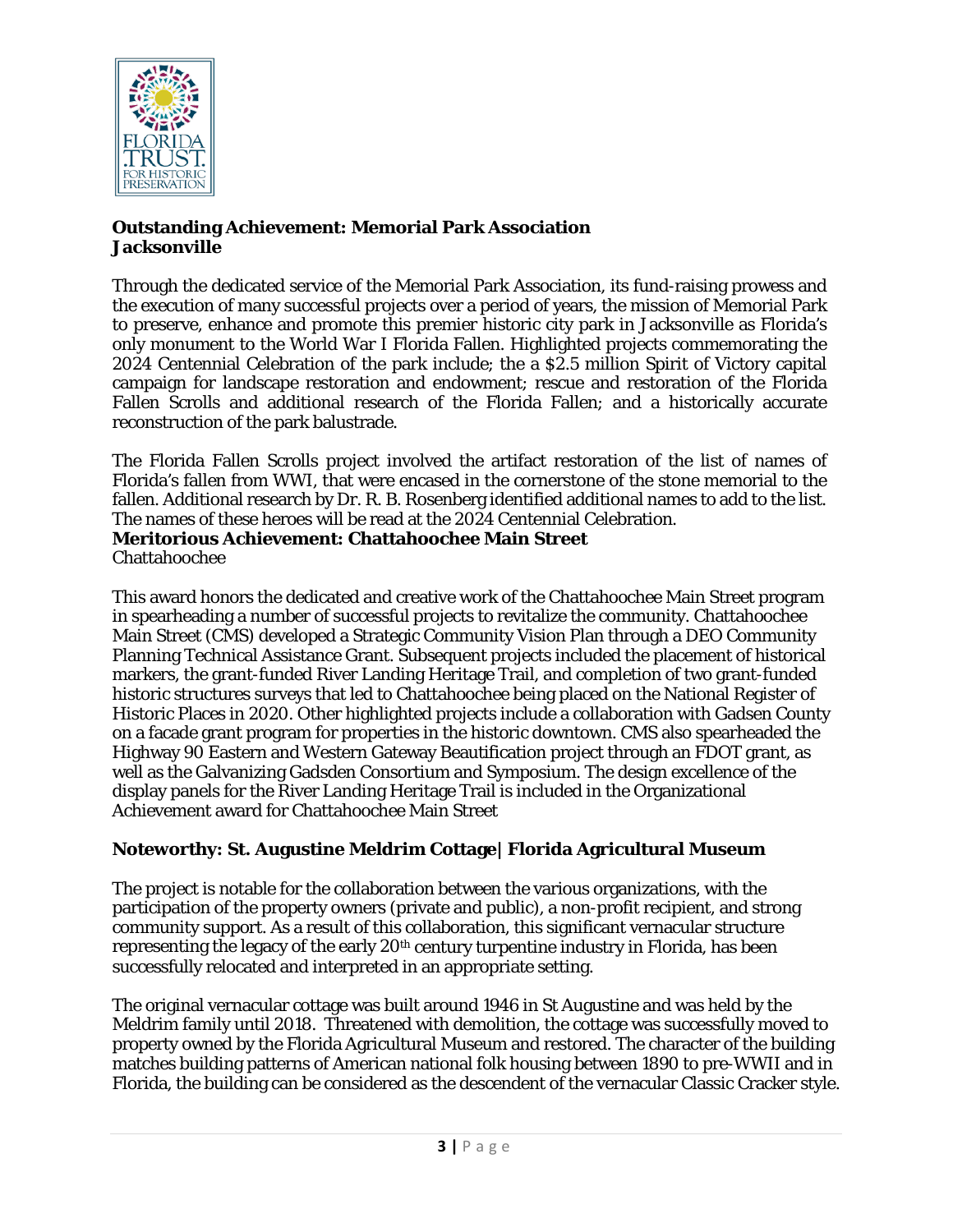

# **Preservation Education/ Media**

# **Outstanding Achievement: Building Eden**, editor Rocco Ceo

This magnificent book captures the history and beauty of the formation and development of Miami-Dade's Heritage Parks and the people who shaped them. From the first transformation of a former quarry to the dramatic opening of a hidden beachfront through its mangrove hammock, *Building Eden: The Beginning of Miami-Dade County's Visionary Park System*  documents this heritage with deeply-researched text, period photographs and new documentation drawings, and promotes the stewardship of these historic resources, and the importance of advocacy for ongoing preservation initiatives.

# **Outstanding Achievement:** *Landmarks Discovered* | **Preservation Foundation of Palm Beach**

Palm Beach

The Preservation Foundation of Palm Beach's *Landmarks Discovered* virtual series explores the works of Palm Beach architects and how they have shaped the character of the town. Each episode focuses on a landmarked building and shares the history of the property through a virtual tour, archival materials, and expert commentary. The virtual format allows the Foundation to connect with a broader audience and create a dialogue about how architecture defines the community, and utilizes innovative communication strategies to promote the significance of the landmarks and their designers.

#### **Noteworthy: Camp Gordon Johnson** | Camp Gordon Johnson Association Carrabelle

The mission of the Camp Gordon Johnston WWII Museum is to honor and preserve the heritage of the men and women who trained at Camp Gordon Johnston. As part of its museum development efforts, the Camp Gordon Johnston Association (CGJA) successfully obtained funding to research, design, produce and install exhibits featuring ten interior panels, a retractable banner display unit, 3,000 new informational brochures and the fabrication and installation of six outdoor interpretive signs, display structures, graphic panels and design standards manuals. Both the indoor and outdoor panels have furthered the educational component of the recently opened CGJA museum with new research and interpretation presented in a professionally designed format. These educational efforts are especially important as the former installation is largely non-extant and there are increasingly fewer WWII veterans to participate in annual reunions.

# **Resilient Preservation**

# **Outstanding Achievement: Resilient Heritage in America's Oldest City | City of St Augustine**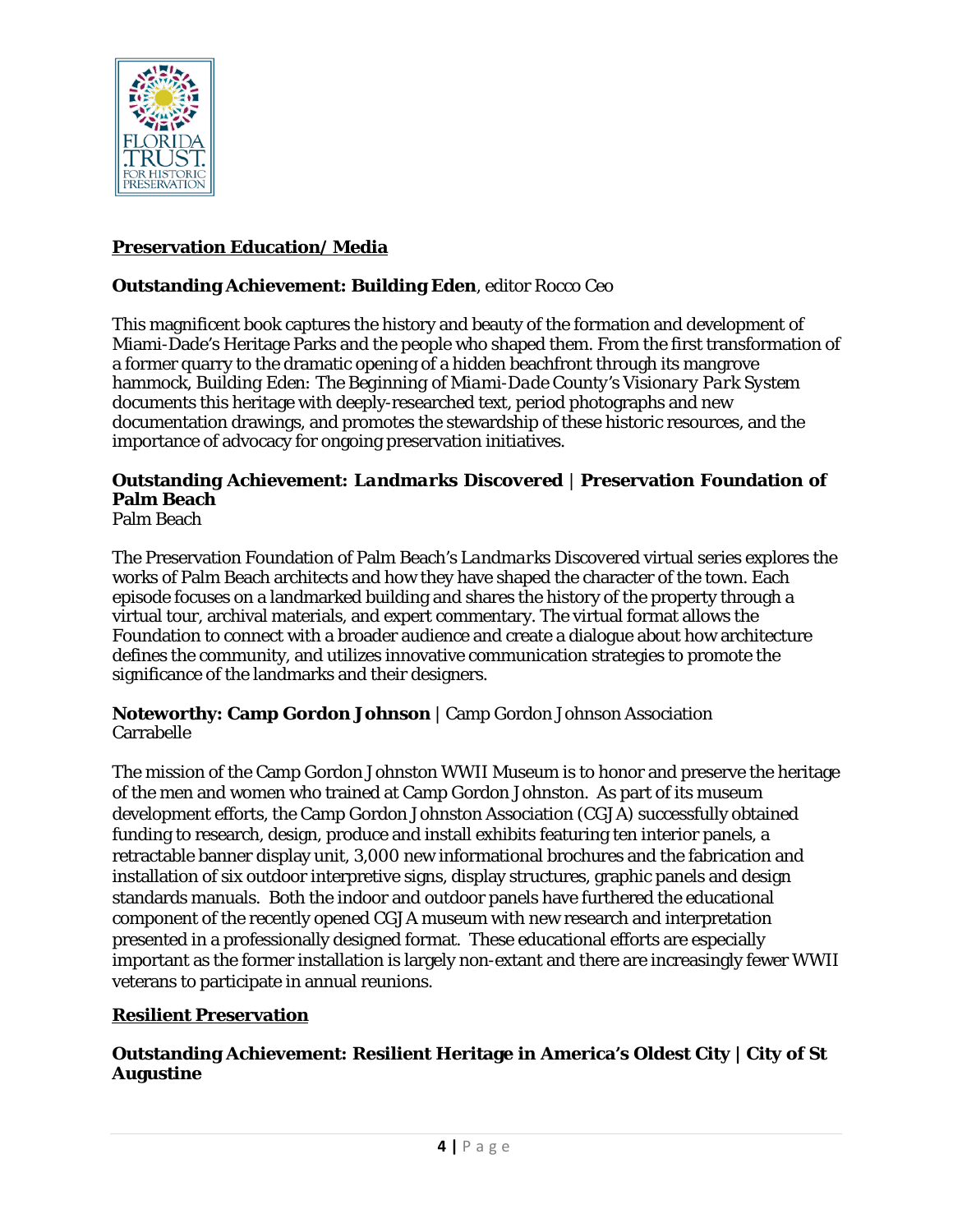

This project exemplifies best practices and sets a high standard for resiliency strategies for historic districts across the country. *Resilient Heritage in the Nation's Oldest City* integrates historic preservation considerations into hazard mitigation planning as a necessary strategy for the city's continued resilience. City-wide vulnerability assessments, adaptation strategies, and mitigation planning for flooding and sea level rise, are valuable sources of information for the City's policymakers and the community's property owners. The multidisciplinary team led by Taylor Engineering, focused on creating a document that identifies methods for prioritizing archaeological sites threatened by rising seas, outlines the economic impacts of previous and future flooding events, and recommends potential solutions such as mitigation strategies and policy revisions. All of this was accompanied by a public education online platform.

# **Restoration Rehabilitation**

#### Meritorious Achievement: **St John's Episcopal Church** Tallahassee

St. John's Episcopal Church has been an active social and cultural center dating to 1827. The historic sanctuary was constructed in 1881 and is listed on the National Register of Historic Places and the Tallahassee-Leon County Register of Historic Places. It is one of the few historic brick Gothic Revival churches in Florida and served as Florida's first Episcopal cathedral for decades.

The result of the project work is the preservation of a historic anchor to Tallahassee's downtown. The congregation is commended for completing the project by utilizing traditional techniques with innovative materials while carefully adhering to the Secretary of the Interior's Standards for Rehabilitation.

# **Individual Distinguished Service Award**

# **Rick E. Gonzalez, AIA**

Rick E. Gonzalez, AIA has dedicated his architectural career to the preservation and revitalization of Florida's Historic resources. He is a tireless advocate for Florida's historic communities and has generously shared his expertise in defending the State's architectural heritage. Mr. Gonzalez exemplifies the guardianship of Florida's historic properties through his philosophy and actions with over 100 historic architectural restoration, rehabilitation, and adaptive reuse projects, completed in over 30 years in practice. Although he is best known for high profile projects such as Donald Trump's "Winter White House" Mar-a-lago, his firm has provided designs for such important community projects as the 1916 Palm Beach County Court House, the Martin Luther King, Jr. Memorial Plaza, West Palm Beach, and the Old City Hall, Belle Glade. An advocate for the heritage of under-represented communities, important projects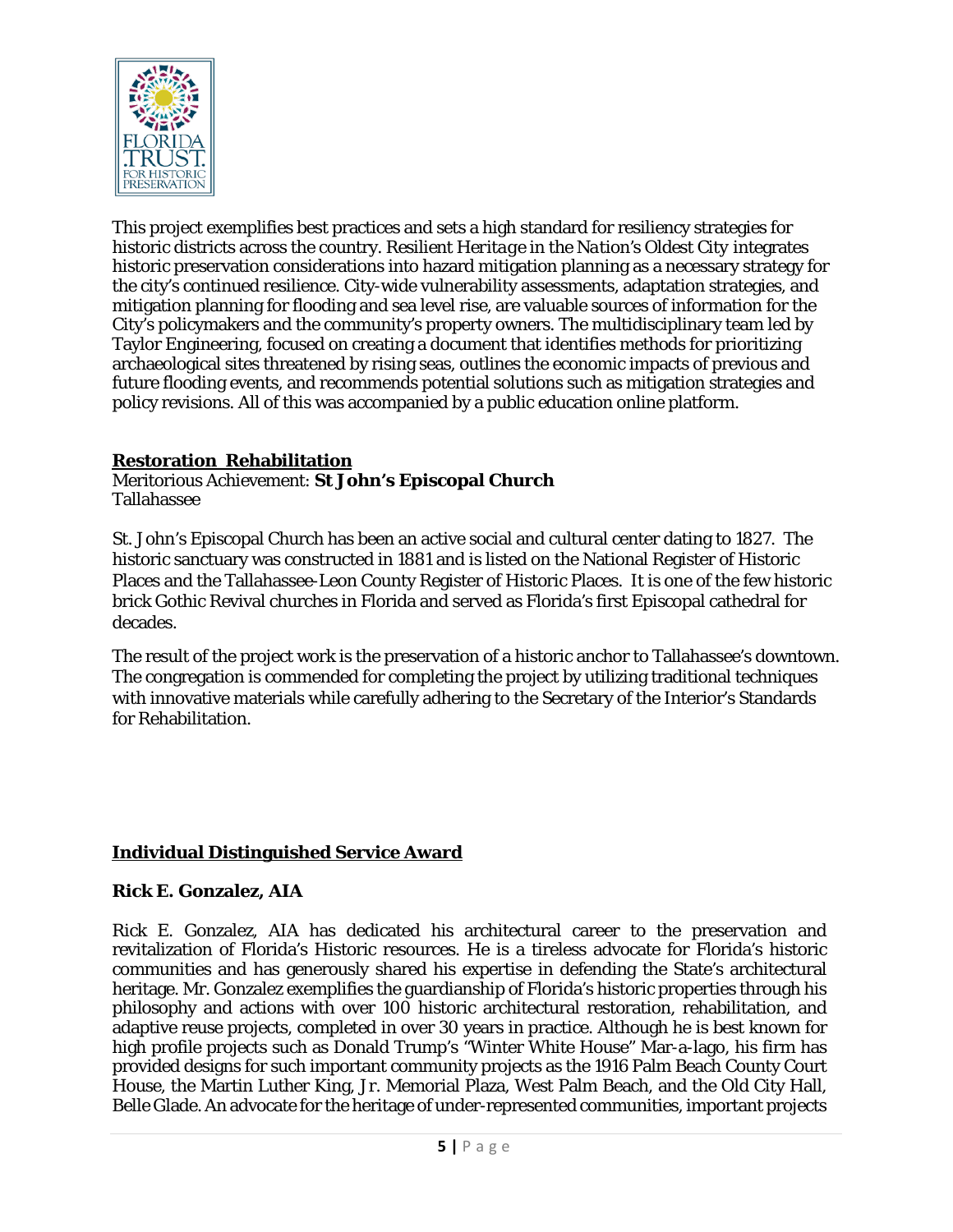

include the Historic Lincoln Theatre, Ft. Pierce, FL, and the Historic Sunset Lounge, "Cotton Club of the South," in West Palm Beach, FL. For his tireless efforts in historic preservation in 2017 he was awarded the Judge James Knott prize, the highest award in Palm Beach County for an individual who has excelled in a lifetime of contributions to historic preservation.

Mr. Gonzalez further demonstrates leadership and service by traveling throughout Florida lending his voice by testifying on behalf of saving endangered buildings such as the Coconut Grove Playhouse, the Miami Herald Building and the ill-fated Belleview Hotel in Belleair, FL. He volunteers his time to many historic preservation organizations; he is a Past President of the Florida Trust for Historic Preservation and a former Board of Trustees member, a past Vice Chair and current Board member of the Florida Historic Commission and member of the UF Historic St. Augustine Board

Educating the public is another significant contribution to the field of historic preservation, Mr. Gonzlez regularly gives lectures and community design workshops at the annual meeting of the Florida Trust for Historic Preservation and other conferences. To educate the next generation on the value of heritage places, he personally mentors two architectural interns each year in his office in the field of historic architecture. He has also been involved with the ACE mentoring program which exposes high school age students to the fields of architecture, historic preservation, and engineering.

For over 21 years, Rick has led a monthly 90 minute "History Stroll" of downtown West Palm Beach for the Palm Beach County Historical Society and West Palm Beach Green Market. Beside writing articles for local publications, he is frequently contacted by local, state, and national media to comment on historic preservation issues. He has recently collaborated with a local documentary film company for a PBS television special on the 1916 Courthouse.

# **Legacy Award**

# **Bert L. Bender, Architect**

Bert Bender is a champion of Florida's historic architecture. As the founder of Bender & Associates Architects, P.A., based in Key West, Mr. Bender is recognized for his exemplary historic preservation and architectural work, such as the Fort Zachary Taylor, the Key West Custom House, the Cape Florida Light House, Jupiter Light House and the Key West Light House. Mr. Bender has been a tireless advocate for conserving the state of Florida's heritage resources, generously donating his time and expertise to numerous communities and to preservation projects and causes across the State.

Bert Bender established his architectural firm in Flagstaff, Arizona in 1975 and ten years later, moved his practice to Key West, Florida. Bert's internship with visionary architect Paolo Soleri in 1971/72 infused the firm's philosophy of environmentally sensitive and ecologically responsible design. Historic preservation is the natural expansion of this philosophy: sustainability through protection of our existing buildings and historic resources. The firm's original philosophy of environmentally sensitive and ecologically responsible design is maintained as the guiding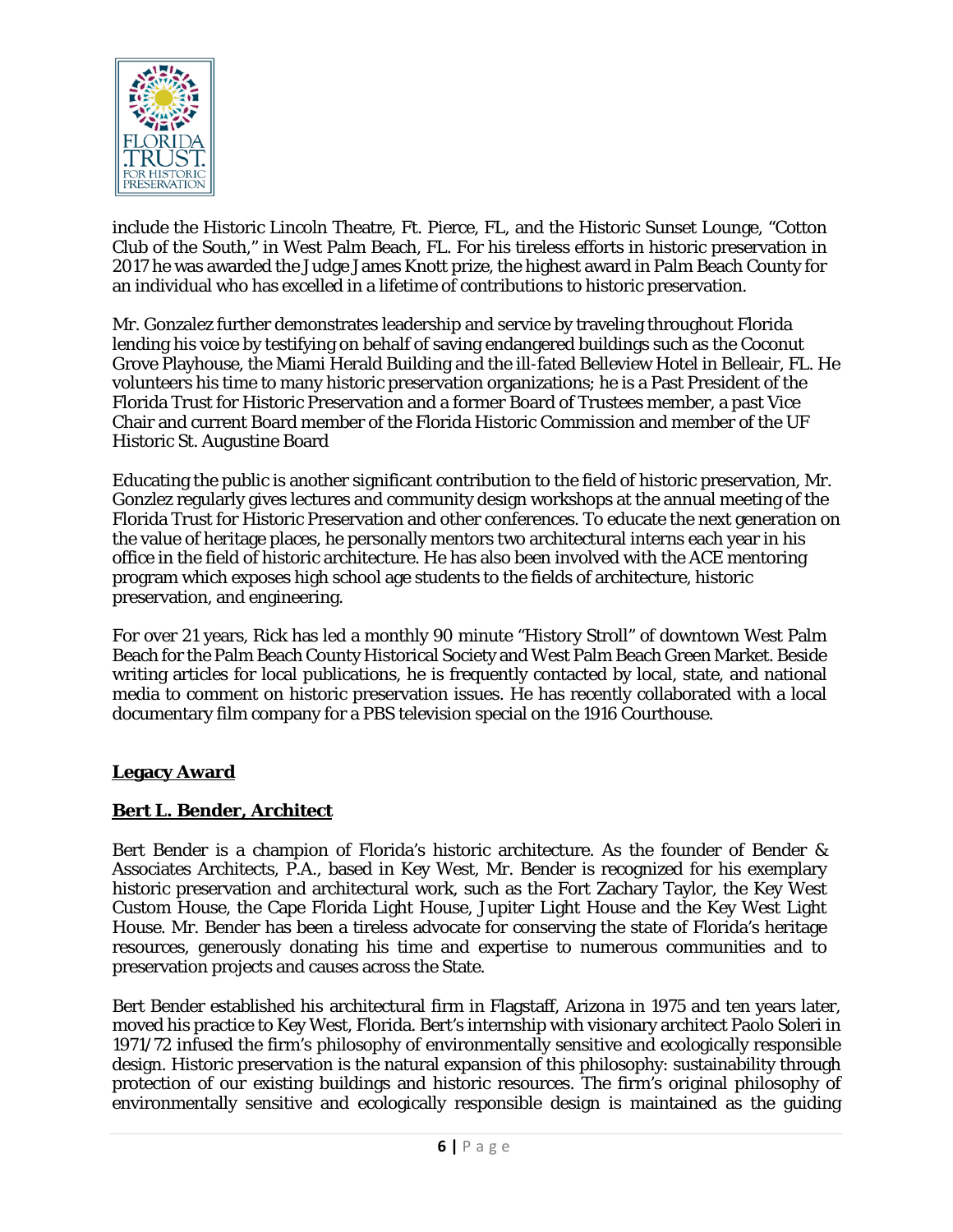

principle for the firm's work.

Bert Bender has concentrated his professional career on historic preservation and restoration, developing a special expertise in that field. The vast majority ofawards received by Bender & Associates Architects are for work with historic properties, and he is considered by many to be an expert in the field.

Bert Bender has been recognized for his architectural contributions and talent with numerous project awards. In addition to receiving the 2021 Legacy Award from the Florida Trust for Historic Preservation, Mr Bender has received numerous awards including, a *Sustainability Legend Award,* U.S Green Building Council, 2021; Individual *Distinguished Service Award*, Florida Trust for Historic Preservation, 2005; *The Wright Langley Award* for Outstanding Service Preserving the Cultural and HistoricValues of the Florida Keys, 2000.

He has his work published in "PreservationNews" a National Trust for Historic Preservation publication, several books on light houses, and numerous newspapers and magazines across the State of Florida.

Mr. Bender's design approach is to produce quality architectural and planning projects that are community and ecologically oriented and timeless in their designs. Every project undertaken by Bender & Associates receives the same attention to exating detail as their nationally known awardwinning preservation projects.

In addition to his service as a Trustee for the Florida Trust for Historic Preservation, Mr. Bender has served on the Monroe County Historic Preservation Committee, Key West Historic Architectural ReviewCommittee, the Technical Advisory Committee on Disaster Mitigation for Historic Resources:Protection Strategies, and the Flagstaff Historic Sites Commission.

The **Legacy Award** is the Trust's most prestigious award for an individual. The award honors a person whose life exemplifies the guardianship of Florida's historic properties through philosophy and actions.

###

# **About the Florida Trust**

The Florida Trust for Historic Preservation is the state's non-profit dedicated to protecting Florida's extraordinary heritage and history. Founded in 1978, the Florida Trust has collaborated to save irreplaceable Florida treasures like the Historic Florida Capitol and is a statewide partner